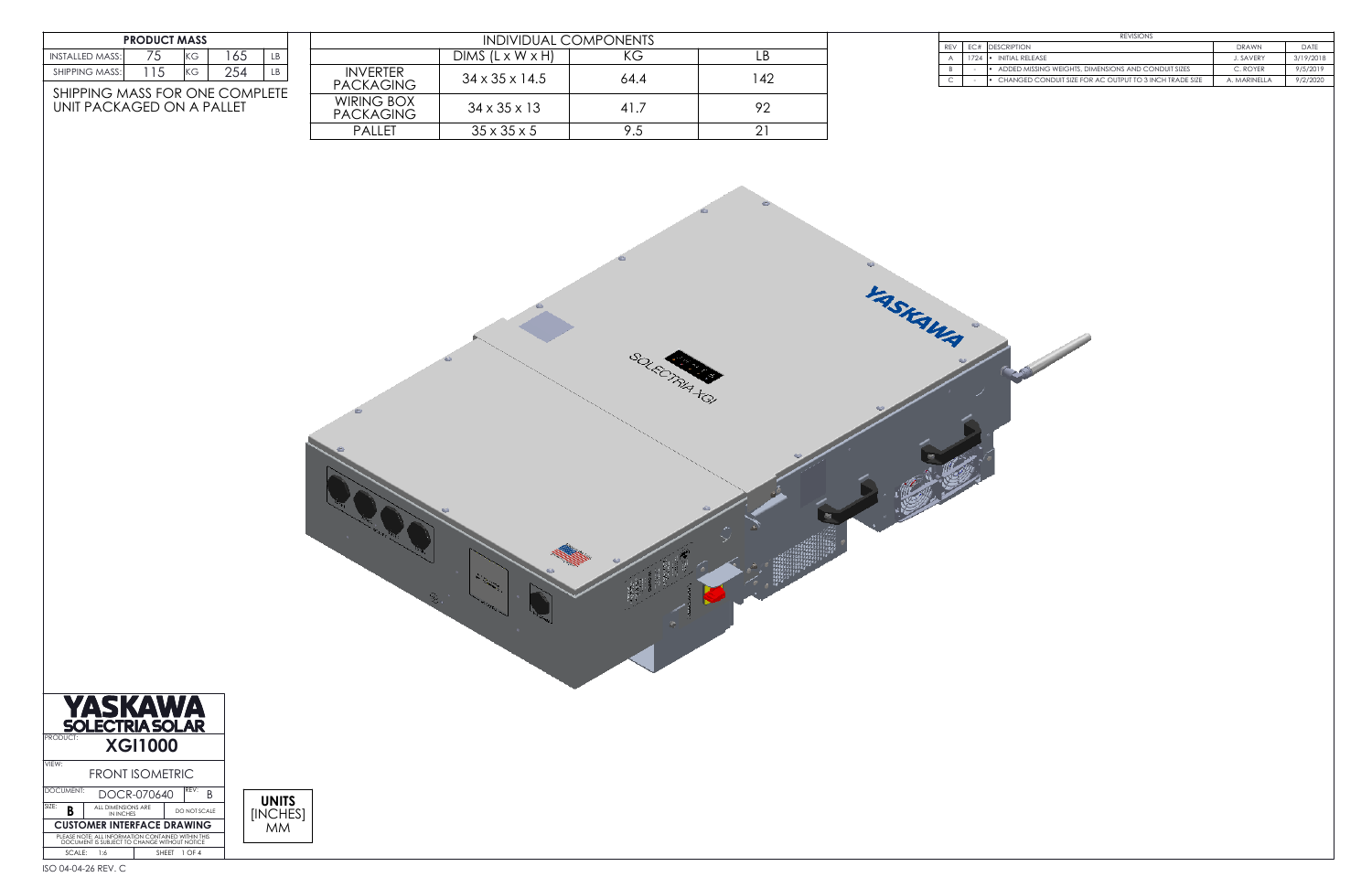



ISO 04-04-26 REV. C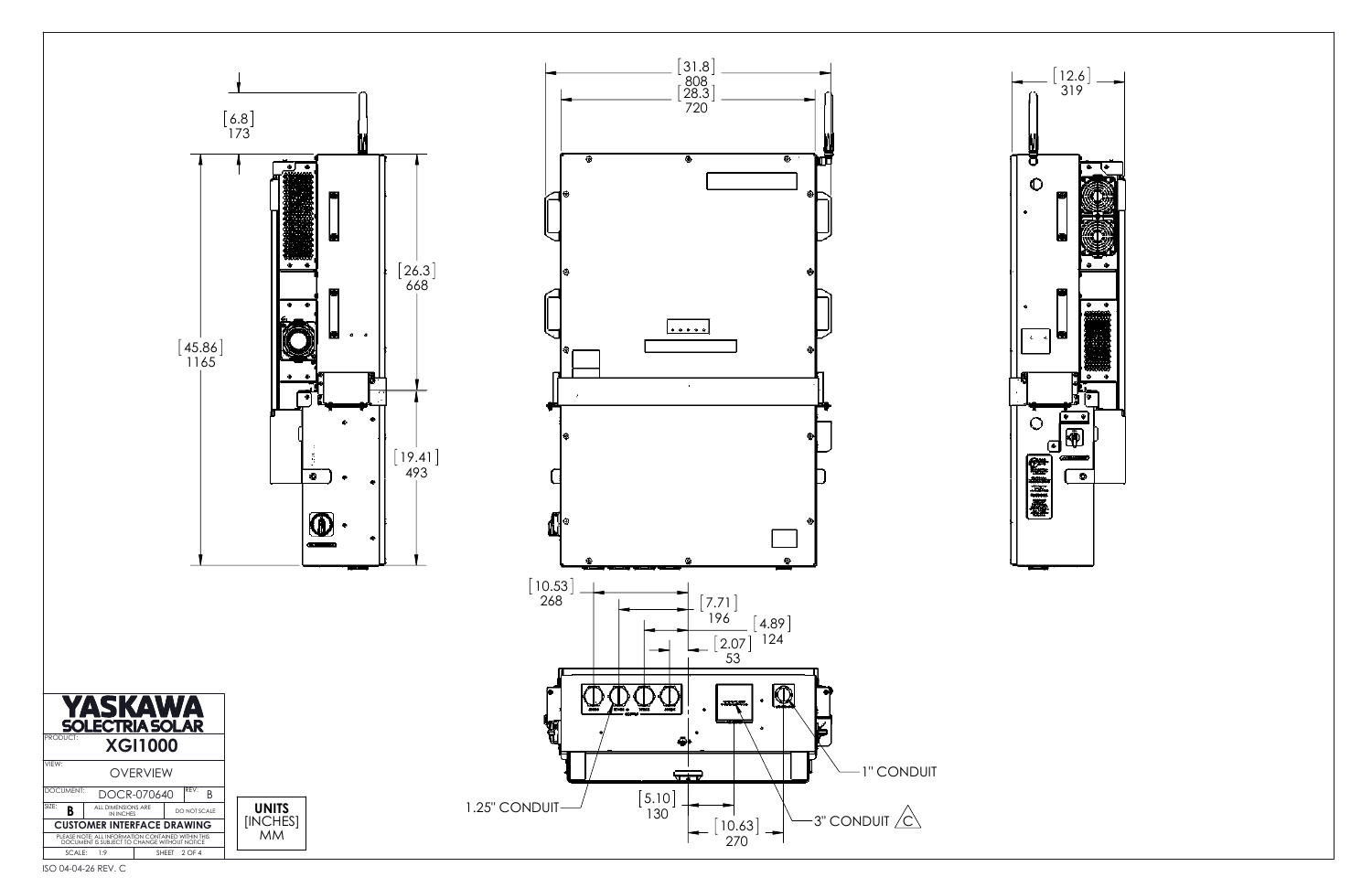



 $\rightarrow$ 

ISO 04-04-26 REV. C